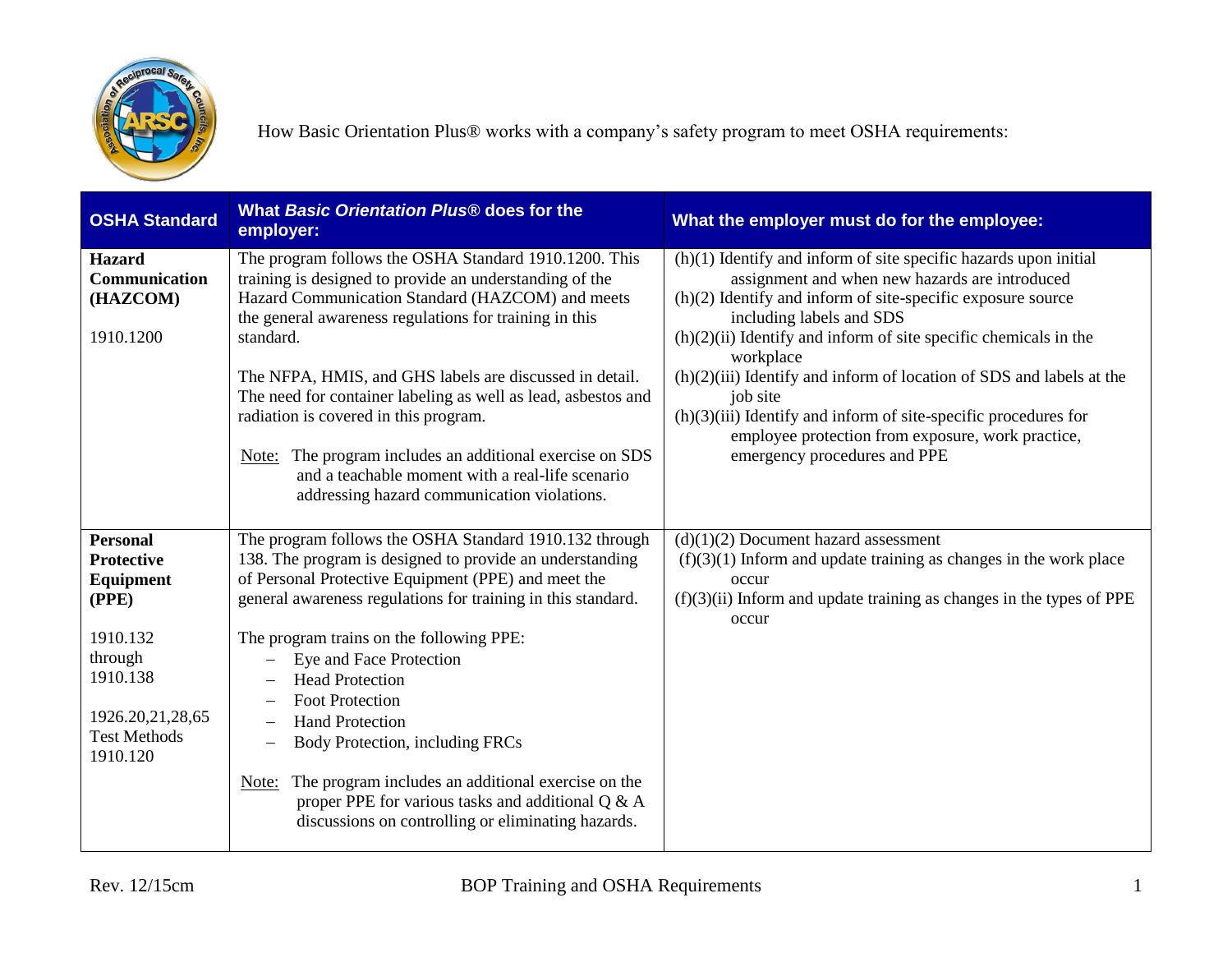

| <b>OSHA Standard</b>                                                      | What Basic Orientation Plus <sup>®</sup> does for the<br>employer:                                                                                                                                                                                                                                                                                                                                                                                                                                                                                                                                                             | What the employer must do for the employee:                                                                                                                                                                                                                                                                                                                                                                                                                                                                     |
|---------------------------------------------------------------------------|--------------------------------------------------------------------------------------------------------------------------------------------------------------------------------------------------------------------------------------------------------------------------------------------------------------------------------------------------------------------------------------------------------------------------------------------------------------------------------------------------------------------------------------------------------------------------------------------------------------------------------|-----------------------------------------------------------------------------------------------------------------------------------------------------------------------------------------------------------------------------------------------------------------------------------------------------------------------------------------------------------------------------------------------------------------------------------------------------------------------------------------------------------------|
| <b>Process</b><br><b>Safety</b><br><b>Management</b><br>(PSM)<br>1910.119 | The program follows the OSHA Standard 1910.119. The<br>program is designed to provide an understanding of Process<br>Safety Management (PSM) and meet the contractor's<br>general awareness regulations for training in this standard. A<br>discussion of PSM requirements for contractors is included<br>in this program.                                                                                                                                                                                                                                                                                                     | $(h)(2)(ii)$ & (iii) Identify and inform of the site specific hazards and<br>emergency action plan<br>$(h)(3)(i)$ Evaluate individual for skills competency<br>$(h)(3)(ii)$ Identify and inform of site specific hazards and<br>emergency action plan<br>$(i)(2)(iv)$ Identify and inform of site specific hazards and<br>emergency action plan<br>$(j)(3)$ Identify and inform of site specific tasks and hazards<br>$(1)(3)$ Identify and inform of site specific processes and<br>Management of Change (MOC) |
| <b>Hearing</b><br><b>Conservation</b><br>1910.95                          | The program follows the OSHA Standard 1910.95 and is<br>designed to provide an understanding of hearing<br>conservation and meet the general awareness regulations for<br>training in this standard.<br>Training on the various level of noises encountered in the<br>work environment is provided in this program.<br>In addition to the curriculum, the program includes<br>Note:<br>a hands-on demonstration by the instructor on how<br>to properly apply earplugs and additional<br>discussions on audiometric testing, types of sound<br>levels, hearing loss and noise exposure, and<br>standard threshold limit shift. | Complete hazard assessment of work-site and post notices in<br>required areas in any<br>$(k)(1)$ Identify and inform of site-specific exposure and required<br>protection<br>$(l)(1)$ Post copy of standard in work place<br>$(k)(3)(ii)$ Verify fit, care, use of PPE and appropriate selection<br>(k)(3)(iii) Verify, provide and inform of annual audiometric testing<br>and results                                                                                                                         |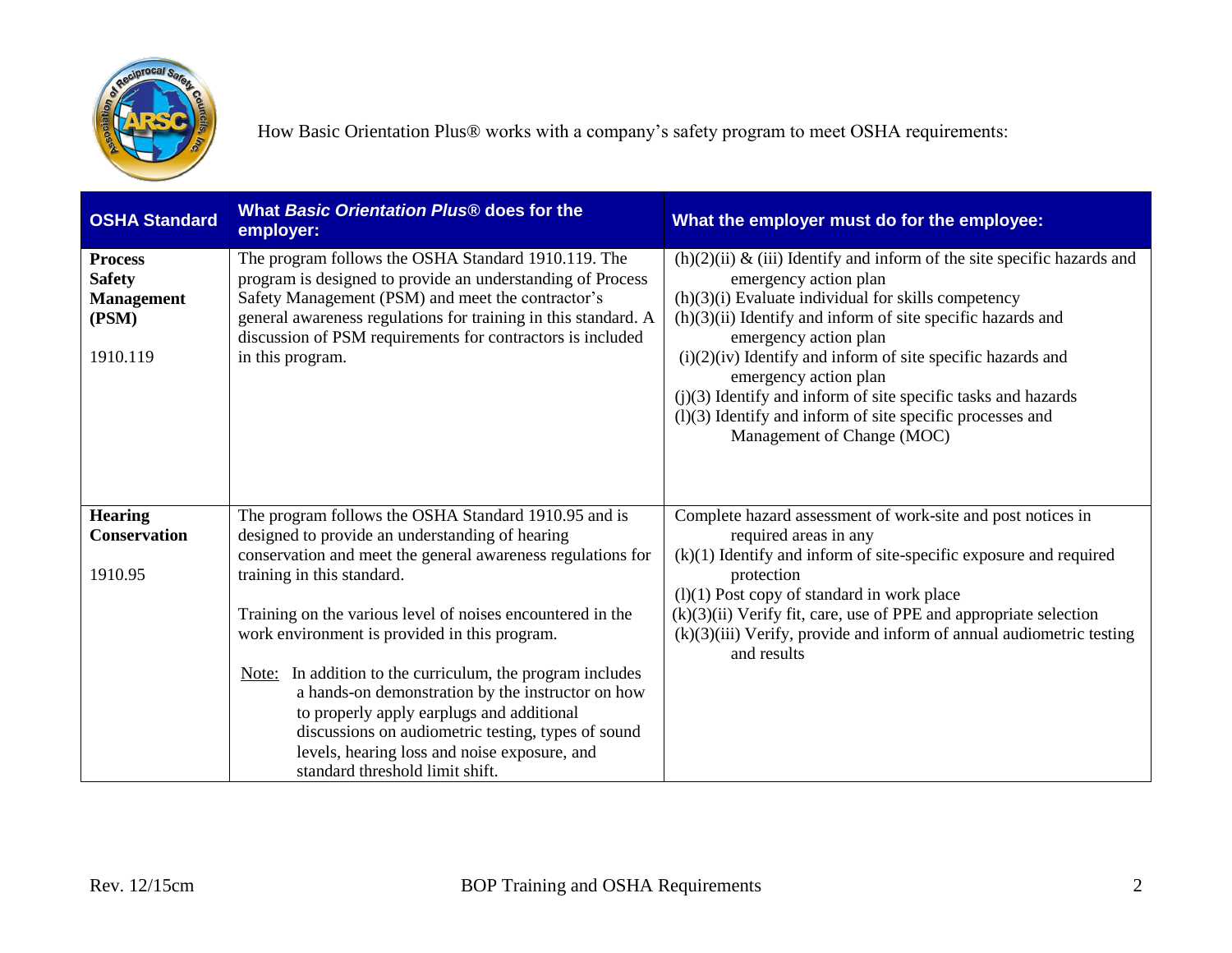

| <b>OSHA Standard</b>                                                                            | What Basic Orientation Plus® does for the<br>employer:                                                                                                                                                                                                                                                                                                     | What the employer must do for the employee:                                                                                                                                                                                                                                          |
|-------------------------------------------------------------------------------------------------|------------------------------------------------------------------------------------------------------------------------------------------------------------------------------------------------------------------------------------------------------------------------------------------------------------------------------------------------------------|--------------------------------------------------------------------------------------------------------------------------------------------------------------------------------------------------------------------------------------------------------------------------------------|
| <b>Electrical for</b><br><b>Non-Qualified</b><br><b>Persons</b><br>1910.331 through<br>1910.335 | The program follows the OSHA Standard 1910.331 through<br>1910.335 and is designed to provide an understanding of<br>electrical safety for non-qualified persons and meet the<br>general awareness regulations for training in this standard.<br>Voltage, current, resistance and interlocks are explained in<br>detail.                                   | (A) Identify specific risks<br>(B)(2) Specific training which is necessary but not specifically<br>addressed by 1910.331-1910.335<br>(a) The employer shall be responsible for safe condition of tools.<br>301 (a) The employer shall not issue or permit the use of unsafe<br>tools |
|                                                                                                 | Note: In addition to the curriculum, the program provides<br>an additional exercise to help the students determine types<br>of energy and a teachable moment with a real-life scenario<br>addressing electrical violations.                                                                                                                                |                                                                                                                                                                                                                                                                                      |
| <b>Lockout Tagout</b><br>1910.147                                                               | This program contains lockout/tagout general awareness<br>level training and safe work practices for portable power<br>tools (1910.301, 1910.302 and 1910.147).                                                                                                                                                                                            | (a) The employer shall provide training to ensure the purpose and<br>function of the energy control program are understood by<br>employees                                                                                                                                           |
| <b>Respiratory</b><br><b>Protection</b><br>1910.134                                             | The program follows the OSHA Standard 1910.134 and is<br>designed to provide an understanding of respiratory<br>protection and meet the general awareness regulations for<br>training in this standard.<br>The training clearly shows the different types of respirators,<br>the various color cartridges and their uses for air-purifying<br>respirators. | (c) Develop and implement a written program<br>$(c)(1)(vii)$ Train employees in respiratory hazards specific to their<br>Job tasking at the specific site<br>$(c)(1)(viii)$ Train employees in the proper use of respirators specific<br>to their Job tasking at the specific site   |
|                                                                                                 | In addition to the curriculum, the program includes<br>Note:<br>an additional exercise on respirator selection and a<br>teachable moment with a real-life scenario<br>addressing respiratory violations.                                                                                                                                                   |                                                                                                                                                                                                                                                                                      |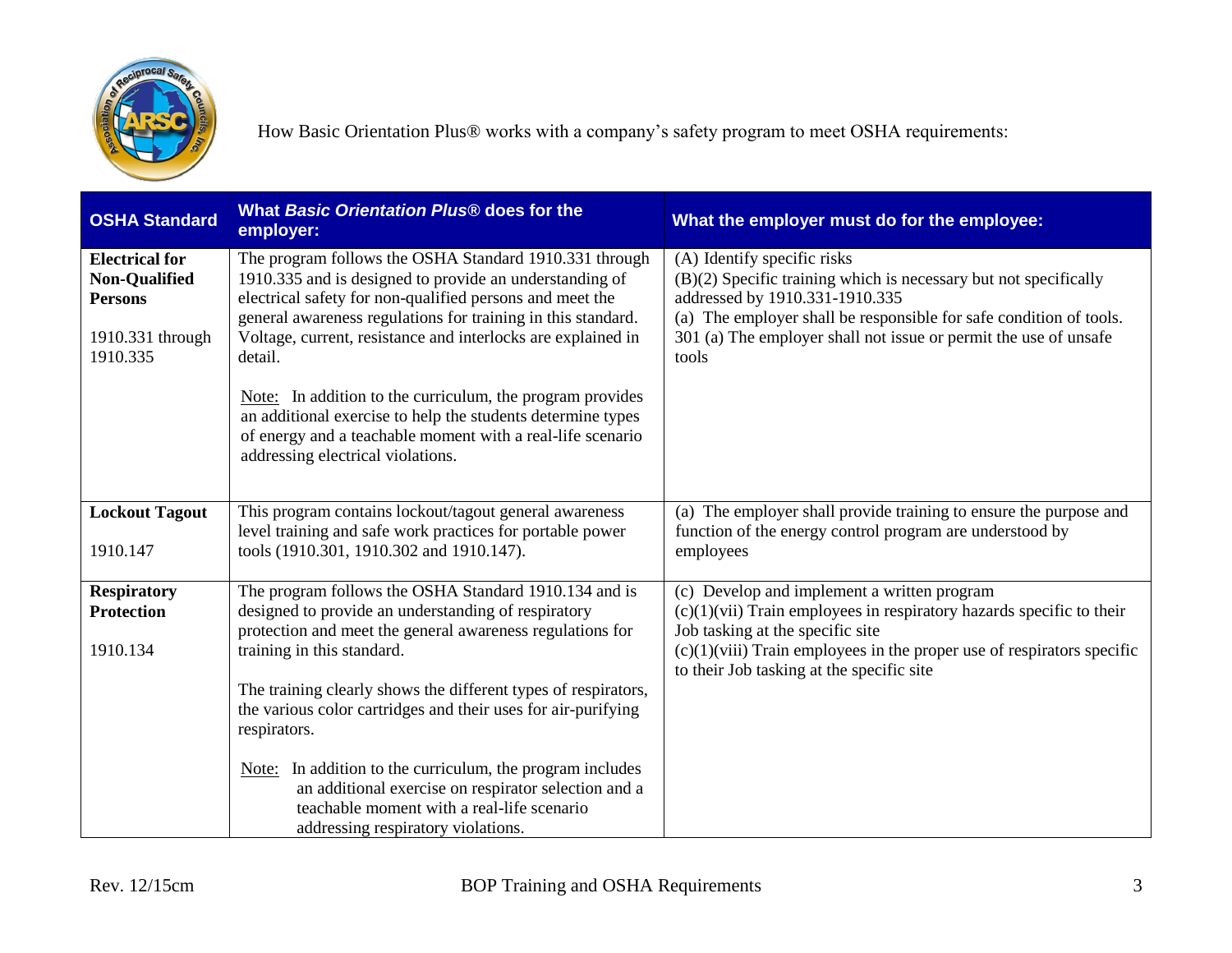

| <b>OSHA Standard</b>                                   | What Basic Orientation Plus® does for the<br>employer:                                                                                                                                                                                                                                                                                            | What the employer must do for the employee:                                                            |
|--------------------------------------------------------|---------------------------------------------------------------------------------------------------------------------------------------------------------------------------------------------------------------------------------------------------------------------------------------------------------------------------------------------------|--------------------------------------------------------------------------------------------------------|
| <b>Elevated Work</b><br>1926.503                       | The program follows the OSHA Standard related to working<br>in elevated areas and is designed to provide an<br>understanding of elevated working surfaces, fall protection,                                                                                                                                                                       | $(a)(2)(vii)$ Provide a fall protection plan                                                           |
| <b>Fall Protection</b><br>1926.503                     | scaffolding and ladder safety and meet the general<br>awareness regulations for training in these standards. Floor<br>holes and openings, requirements for open-sided floors and<br>safe work practices to avoid fall hazards are included in this<br>training. Suspension trauma (orthostatic intolerance) is also<br>discussed in this program. | $(b)(1) - (b)(15)$ Identify job specific fall hazards<br>$(a)(1)$ Provide fall protection equipment    |
| 1926.501                                               | This training meets the general awareness standard for<br>scaffold user training when used with the electrical module<br>and the general safety module.                                                                                                                                                                                           | $(a)(b)$ and $(c)$ Provide employee training specific to the<br>requirements at the specific job site. |
| <b>Scaffolding</b><br>1926.451<br>1926.452<br>1926.454 | Note: In addition to the curriculum, the program includes<br>an additional exercise on scaffolds and components of<br>scaffolds and teachable moments with real-life scenarios<br>addressing elevated work and scaffolding violations.                                                                                                            |                                                                                                        |
| <b>Ladders</b><br>1910.25                              |                                                                                                                                                                                                                                                                                                                                                   | $(c)(1)-(3)$ Provide equipment for job specific requirements                                           |
| 1910.26                                                |                                                                                                                                                                                                                                                                                                                                                   |                                                                                                        |
| 1910.27                                                |                                                                                                                                                                                                                                                                                                                                                   |                                                                                                        |
|                                                        |                                                                                                                                                                                                                                                                                                                                                   |                                                                                                        |
|                                                        |                                                                                                                                                                                                                                                                                                                                                   |                                                                                                        |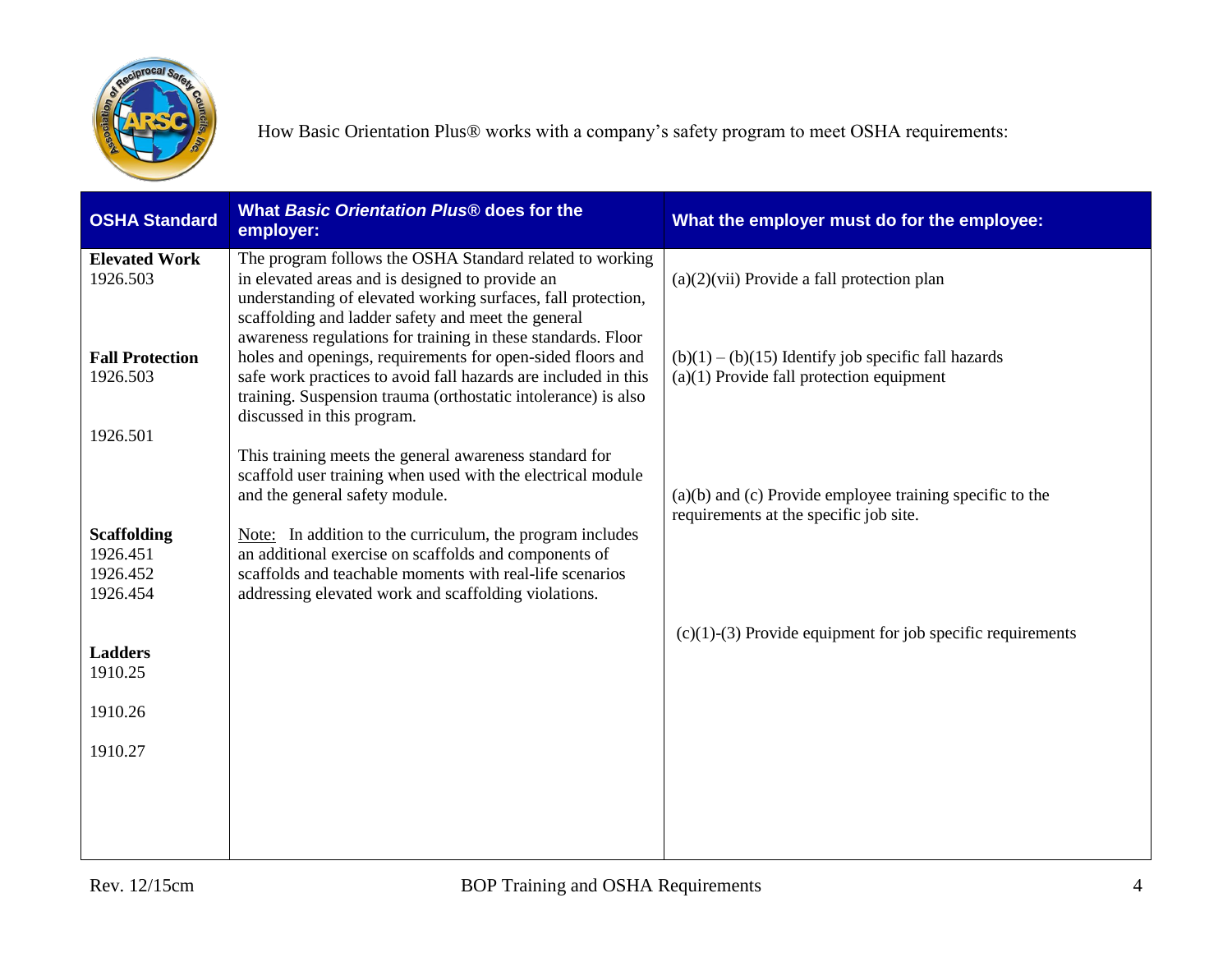

| <b>OSHA Standard</b>                                                                                                 | What Basic Orientation Plus® does for the<br>employer:                                                                                                                                                                                                                                                                                                                                                                                                                                                                                              | What the employer must do for the employee:          |
|----------------------------------------------------------------------------------------------------------------------|-----------------------------------------------------------------------------------------------------------------------------------------------------------------------------------------------------------------------------------------------------------------------------------------------------------------------------------------------------------------------------------------------------------------------------------------------------------------------------------------------------------------------------------------------------|------------------------------------------------------|
| <b>General Safety</b><br>& Emergency<br><b>Procedures</b>                                                            | The program follows the OSHA Standard 1910.38 is<br>designed to provide an understanding of a variety of topics<br>that are critical to keeping the worker safe.                                                                                                                                                                                                                                                                                                                                                                                    | Training in any site specific details of the jobsite |
| 1910.38                                                                                                              | Some of the topics trained on in this section include:<br><b>Plant Security Issues</b><br>Designated Smoking Areas                                                                                                                                                                                                                                                                                                                                                                                                                                  |                                                      |
| <b>Accident</b><br><b>Prevention Signs</b><br><b>And Tags</b><br>1910.145<br><b>Materials</b><br><b>Handling and</b> | Horseplay<br>Housekeeping<br>Vehicles on Sites<br><b>Qualified Persons</b><br><b>Forklift Safety</b><br><b>Work Permit Systems</b><br>Signs, signals, barricades and tags<br>Safe lifting<br>Ergonomics<br><b>Bloodborne Pathogens (BBP)</b>                                                                                                                                                                                                                                                                                                        |                                                      |
| <b>Storage</b><br><b>Subpart N</b><br>1910.176                                                                       | In addition to the curriculum, the program includes<br>Note:<br>additional exercises on what may be carried on the<br>jobsite, classes of fire, and emergency action plans<br>and additional discussions on weapons on the<br>jobsite, qualified workers, qualified person,<br>permits, reporting pain and accidents, elements of a<br>fire, how to prevent fires, and what employees<br>should know in an emergency. The program also<br>includes a teachable moment with a real-life<br>scenario addressing heavy equipment safety<br>violations. |                                                      |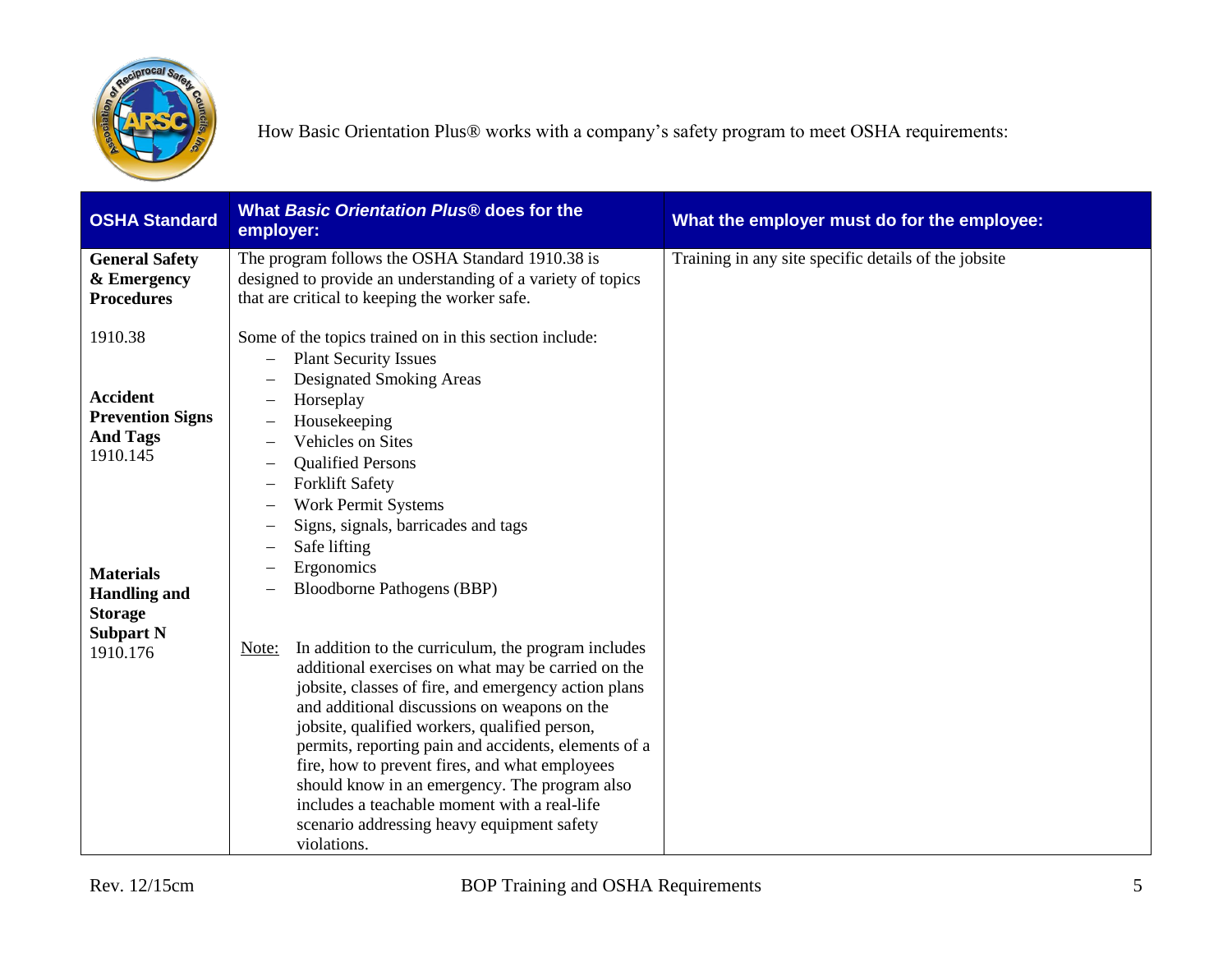

| <b>OSHA Standard</b>                                         | What Basic Orientation Plus® does for the<br>employer:                                                                                                                                                                                              | What the employer must do for the employee:          |
|--------------------------------------------------------------|-----------------------------------------------------------------------------------------------------------------------------------------------------------------------------------------------------------------------------------------------------|------------------------------------------------------|
| <b>Job Safety</b><br>Analysis (JSA) /                        | The program is designed to provide an understanding of the<br>requirements and benefits of Job Safety Analysis (JSA) and<br>Job Hazard Analysis (JHA).                                                                                              | Training in any site specific details of the jobsite |
| <b>Job Hazard</b><br><b>Analysis (JHA)</b>                   |                                                                                                                                                                                                                                                     |                                                      |
|                                                              | Note: In addition to the curriculum, the program includes<br>an exercise on JSAs and additional discussions on<br>eliminating hazards, zero accidents and elements to consider<br>when conducting a JSA.                                            |                                                      |
| <b>Excavation,</b><br><b>Trenching and</b><br><b>Shoring</b> | The program follows the OSHA Standard 1926.650,<br>1926.651 and 1926.652 and is designed to provide an<br>understanding of excavation, trenching and shoring.                                                                                       | Training in any site specific details of the jobsite |
| 1926.650,<br>1926.651 $\&$<br>1926.652                       | The dangers of cave-ins, detailed requirements for protective<br>systems and the hazards of water accumulation are discussed<br>in this program.                                                                                                    |                                                      |
|                                                              | In addition to the curriculum, the program includes<br>Note:<br>an additional discussions on excavation hazards<br>and emergency information and a teachable<br>moment with a real-life scenario addressing<br>trenching and excavation violations. |                                                      |